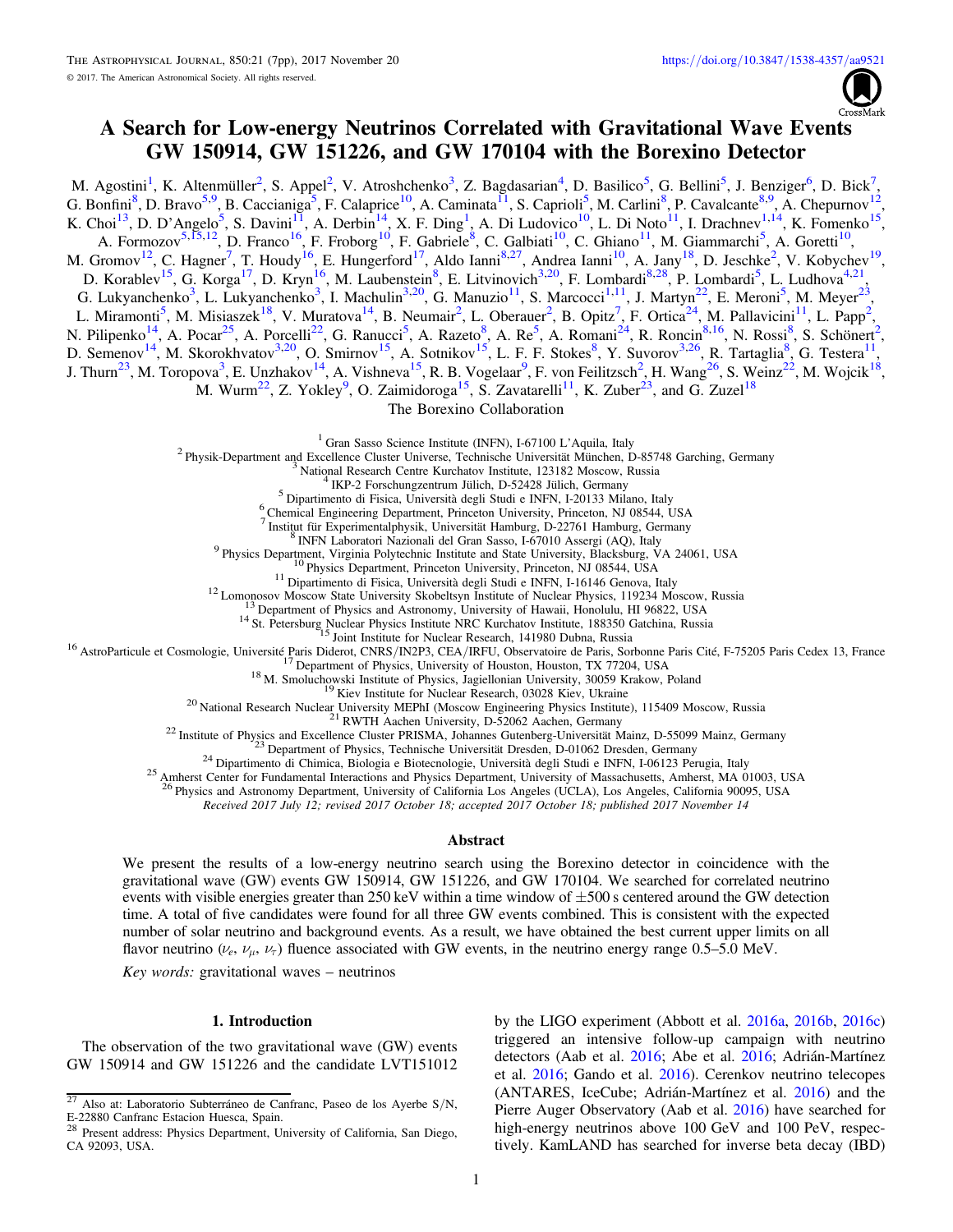antineutrino events with energies in the range of 1.8–111 MeV (Gando et al. [2016](#page-6-0)), and Super-Kamiokande has reported their results for neutrino signals in the neutrino energy range from 3.5 MeV to 100 PeV (Abe et al. [2016](#page-5-0)). The neutrino and antineutrino events within a time window of  $\pm 500$  s around the GW detection time were analyzed in the detectors mentioned above, but no evidence for an excess of coincident neutrino events was reported.

Electromagnetic detectors of photons, including X-rays and  $\gamma$ -rays (Ackermann et al. [2016;](#page-6-0) Diaz et al. 2016; Savchenko et al. [2016](#page-6-0); Tavani et al. [2016;](#page-6-0) Troja et al. [2016;](#page-6-0) Racusin et al. [2017](#page-6-0)), also did not observe an excess covering various wavelengths of electromagnetic radiation, except the Fermigamma-ray burst monitor, which reported a weak excess above 50 keV and 0.4 s after GW 159014 (Connaughton et al. [2016](#page-6-0); see, however, Greiner et al. [2016;](#page-6-0) Savchenko et al. [2016](#page-6-0)).

The combination of data from GW, neutrino, and electromagnetic detectors forms a new multimessenger approach that might lead to a more complete understanding of astrophysical and cosmological processes.

Recently the LIGO and Virgo Collaborations reported the observation of GW 170104, a GW signal measured on 2017 January 4 and produced by the coalescence of two black holes (BHs) with masses  $31.2^{+8.4}_{-6.0}M_{\odot}$  and  $19.4^{+5.3}_{-5.9}M_{\odot}$  (Abbott et al. [2017](#page-5-0)). Here we report the results of a search for signals with visible energies greater than 0.25 MeV in the Borexino detector in coincidence with GW 150914, GW 151226, and GW 170104 events. We look for neutrino signals from  $\nu_e$ ,  $\nu_{x=\mu,\tau}$ and antineutrinos  $\bar{\nu}_e$ ,  $\bar{\nu}_{x=\mu,\tau}$  from GW events that scatter on electrons. We also search for signals of  $\bar{\nu}_e$  that induce IBD on protons.

Using the unique features of the Borexino detector outstanding low-level background, large scintillator mass, and low-energy threshold—new limits on low-energy neutrino fluence correlated with detected GW events have been obtained.

#### 2. Borexino Detector

Borexino is a liquid scintillator detector located underground at 3400 m of water equivalent in the Gran Sasso Laboratory, Italy.

The detector design is based on a concept of graded shielding such that the radio purity level increases moving toward the detector center. The main housing of the detector is a cylinder with a hemispheric top with a diameter of 18 m and height of 15.7 m and is made of stainless steel with high radio purity. Contained inside is a stainless steel sphere (SSS) with a diameter of 6.75 m and thickness of 8 mm fixed in place by a stainless steel support structure. The space between the outer barrel and SSS is filled with ultrapure water and is equipped with 208 8-inch photomultiplier tubes (PMTs). It serves as a Cerenkov muon veto and is called the outer detector (OD). The inner side of the SSS is equipped with 2212 8-inch PMTs of the inner detector (ID), and the inner volume is filled with pseudocumene  $(C_9H_{12})$ . The ID contains two transparent spherical nylon vessels with a refractive index similar to that of pseudocumene with radii of 5.5 m (radon barrier) and 4.25 m (inner vessel [IV]) located concentrically within the SSS (see Figure 1). The nylon used for these vessels was produced underground to fulfill high radio purity requirements.



Figure 1. Principal scheme of the Borexino neutrino detector. Doping of PPO and DMP is shown in yellow and cyan, respectively. The fiducial volume is shown in an arbitrary way and does not reflect the one used in the current analysis.

The scintillator volume inside the IV has an admixture  $1.5 \text{ g}/\text{l}$ of PPO  $(2,5\text{-diphenyloxazole}, C_{15}H_{11}NO)$ , which creates a Stokes shift (Stokes [1852](#page-6-0)). The scintillator outside the IV is doped with 2.8 g/l DMP (dimethylphthalate,  $C_6H_4(COOCH_3)_2$ ), which quenches light production, decreasing scintillation signals whose origin is not in the IV.

The detector was carefully purified with various liquid handling procedures including water extraction campaigns and shows an exceptionally low level of radioactive impurities in the bulk of the IV fluid (Alimonti et al. [2009](#page-5-0)).

The energy and position of each event are reconstructed by exploiting the number of detected photons and their arrival times. The energy and position resolution ( $\sigma$ ) are  $\approx$ 50 keV and ≈10 cm at 1 MeV, respectively; both depend on the energy of the event as  $\sim E^{-1/2}$ . In contrast with water Cerenkov detectors, Borexino cannot retain directional information of the event, due to the isotropic emission of scintillation light.

Neutrinos of all flavors are detected by means of their elastic scattering of electrons:

$$
\nu_{e,\nu,\tau} + e^- \to \nu_{e,\nu,\tau} + e^-.
$$
 (1)

In the scattering process, only a fraction of the neutrino energy  $E_{\nu}$  is transferred to an electron, and the interaction of the latter with the medium creates the scintillation signal.

Electron antineutrinos  $(\bar{\nu}_e)$  are detected via the IBD process,

$$
\bar{\nu}_e + p \to e^+ + n,\tag{2}
$$

with a threshold of 1.806 MeV. The deposited  $\bar{\nu}_e$  energy results in a prompt signal induced by the positron and includes the annihilation photons. The visible energy is related to the  $\bar{\nu}_e$ energy as  $E_{\text{vis}} = E_{\nu} - 0.784 \text{ MeV}$ . A delayed signal induced by neutron capture on protons produces the 2.22 MeV gamma ray, providing a delayed coincidence signal with a mean capture time of 260  $\mu$ s (Agostini et al. [2015b](#page-5-0)).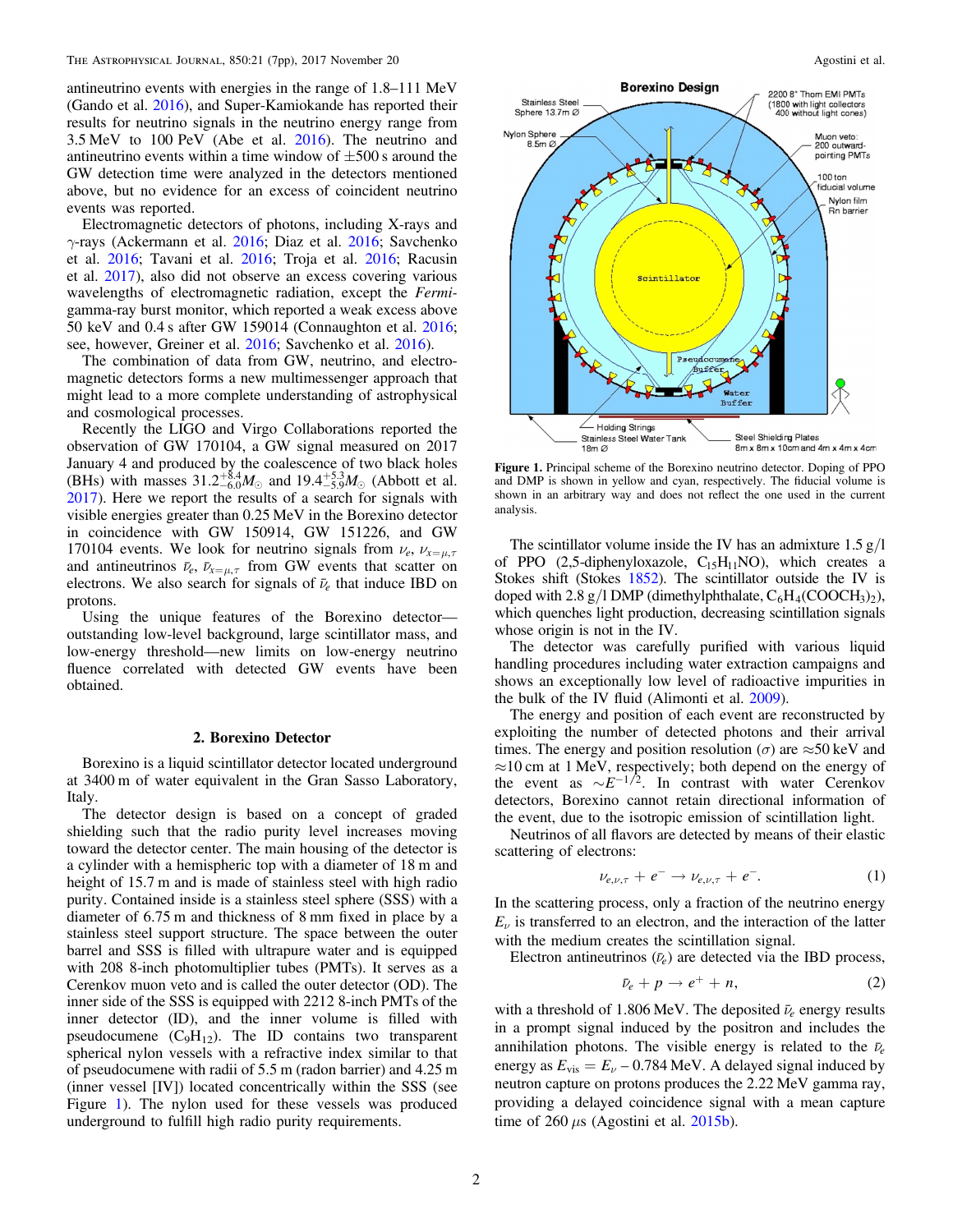A detailed description of the detector can be found elsewhere (Alimonti et al. [2002,](#page-5-0) [2009;](#page-5-0) Bellini et al. [2014b](#page-5-0)).

Borexino first detected and then precisely measured the flux of the <sup>7</sup> Be solar neutrinos (Arpesella et al. [2008a,](#page-5-0) [2008b](#page-5-0); Bellini et al. [2011b](#page-5-0)), has ruled out any significant day–night asymmetry of their interaction rate (Bellini et al. [2012a](#page-5-0)), has measured the <sup>8</sup>B-neutrino rate with a 3 MeV threshold (Bellini et al. [2010a](#page-5-0)), has made the first direct observation of pep neutrinos (Bellini et al. [2012c](#page-5-0)), has made the first spectral measurement of pp-neutrinos (Bellini et al. [2014a](#page-5-0)), and has set the best upper limit on the flux of solar neutrinos produced in the CNO cycle (Bellini et al. [2012c](#page-5-0)).

The unique, low background level of the Borexino detector made it possible to set new limits on the effective magnetic moment of the neutrino (Arpesella et al. [2008a](#page-5-0); Agostini et al. [2017b](#page-5-0)), on the stability of the electron decay into a neutrino and a photon (Agostini et al. [2015a](#page-5-0)), on the heavy sterile neutrino mixing in  ${}^{8}B$  decay (Bellini et al. [2013](#page-5-0)), on the possible violation of the Pauli exclusion principle (Bellini et al. [2010b](#page-5-0)), on the flux of high-energy solar axions (Bellini et al. [2012b](#page-5-0)), on antineutrinos from the Sun and other unknown sources (Bellini et al. [2011c](#page-5-0)), on gamma-ray burst neutrino and antineutrino fluences (Agostini et al. [2017a](#page-5-0)), and on some other rare processes.

### 3. Data Selection

The aim of data selection is to provide maximum exposure with minimum background contribution. Since the electron neutrino scattering searched in the current analysis has no interaction signature, it is important that backgrounds are reduced using knowledge of their characteristics. The following backgrounds are taken into consideration:

- 1. Short-lived cosmogenic backgrounds ( $\tau \lesssim 1$  s) produced within the detector fiducial volume, such as  ${}^{12}B$ ,  ${}^{8}He$ ,  ${}^{9}C$ , <sup>9</sup>Li, etc.
- 2. Other cosmogenic backgrounds, produced within the detector fiducial volume, such as  ${}^{11}$ Be,  ${}^{10}$ C,  ${}^{11}$ C, etc.
- 3. Backgrounds of the inner nylon vessel, such as  $2^{10}Pb$  and uranium/thorium decay chains.
- 4. Natural backgrounds contained in the bulk of the detector fluid, such as  $^{14}C$ ,  $^{85}Kr$ ,  $^{210}Bi$ , and  $^{210}Pb$ .

These backgrounds can be suppressed by using ID/OD coincidences and position reconstruction. Cosmogenic backgrounds can be reduced by applying a temporal veto after each detected muon by pulse-shape discrimination (Bellini et al. [2011a](#page-5-0)). A veto length of 0.3 s after muons is applied to suppress <sup>12</sup>B to a statistically nonsignificant level and reduce  ${}^{8}$ He, <sup>9</sup>C, and <sup>9</sup>Li by factor of 3 with a live-time loss of 1%.

Backgrounds contained in the bulk of the scintillator fluid cannot be avoided since they cannot be localized either spatially or temporally. Nevertheless, the number of counts can be reduced by setting a cut on the energy of events. This is important owing to the presence of  $^{14}$ C in the scintillator.  $^{14}$ C produces a beta spectrum with an endpoint of 0.156 MeV and has an activity of roughly 110 Bq in the whole IV.

The presence of this spectral component sets the lower threshold of the analysis to  $0.25 \,\text{MeV}$  of visible energy.<sup>29</sup> An additional energy threshold of 0.4 MeV is also used to reduce



Figure 2. Energy spectrum of Borexino detector data passing the selection criteria, obtained using weekly runs containing events GW 150914, GW 151226, and GW 170104. The spectra corresponding to GW 151226 and GW 170104 are shifted to the left by 15 and 30 keV, respectively, for illustrative purposes. The plot shows the main spectral components, such as recoil electrons produced in elastic scattering of solar neutrinos from <sup>7</sup> Be, decays of cosmogenic  ${}^{11}C$ , and external gamma events caused by decays of  ${}^{214}Bi$  and  ${}^{208}Ti$  outside the fiducial volume.

the  $^{210}$ Po and  $^{210}$ Bi background decays and the <sup>7</sup>Be solar neutrino scattering on electrons.

Backgrounds contained in the nylon of the IV cannot be removed by any kind of purification and are therefore of the order of  $10^2$ - $10^3$  times higher than within the bulk of the scintillator. The most critical components are <sup>214</sup>Bi and <sup>208</sup>Tl decays. These nuclides undergo  $\beta$  and  $\beta + \gamma$  decay processes with a continuous spectrum overlapping with the region used by this analysis. The only way to overcome this kind of background is to perform a geometrical cut on events, selecting those within a fiducial volume. The fiducial volume is defined such that all events within and farther than 75 cm away from the IV are kept, which corresponds to 3 standard deviations of position reconstruction uncertainty at the lowest energy threshold. The corresponding fiducial volume has a mass of 145 t.

The energy spectra after applying these data selection cuts for the 3 weeks containing GW events are shown in Figure 2. The spectra are dominated by  ${}^{14}C$  in the region below  $0.25 \text{ MeV}$ , by electron recoil from solar <sup>7</sup>Be neutrinos between 0.25 MeV, by clearly recommended  $11<sup>C</sup>$  in the 1.0–2.0 MeV region, and by external gamma quanta of  $2^{14}$ Bi and  $2^{08}$ Tl in the 2.0–3.0 MeV region. All these components cannot be

 $29$  The energy spectrum of  $14$ C is broadened up to this value owing to the detector energy resolution.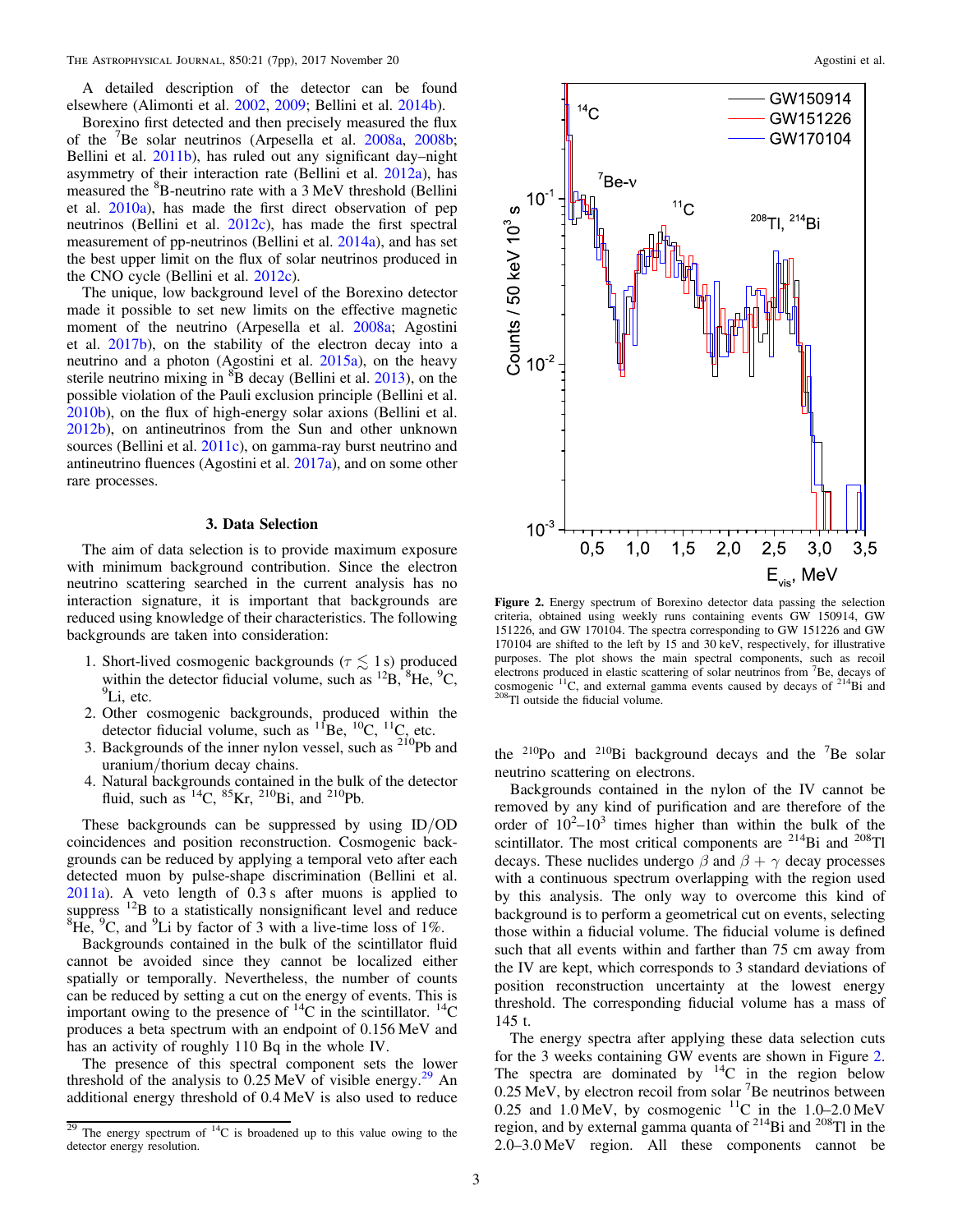<span id="page-3-0"></span>Table 1 Average Borexino Count Rate in 7-day Runs Containing the GW Events in Terms of Events per 1000 s Interval for Thresholds of 0.25 and 0.4 MeV

| <b>GW</b> Event | Threshold<br>(MeV) | Count Rate<br>(eV/1000 s)     | Detected<br>Events |
|-----------------|--------------------|-------------------------------|--------------------|
| GW 150914       | 0.25/0.4           | $2.07 \pm 0.06/1.68 \pm 0.06$ | 2/0                |
| GW 151226       | 0.25/0.4           | $2.15 \pm 0.06/1.72 \pm 0.06$ | 1/1                |
| GW 170104       | 0.25/0.4           | $2.28 \pm 0.07/1.72 \pm 0.06$ | 2/1                |

Note. The number of registered events inside the  $\pm 500$  s interval is shown in the rightmost column.

significantly reduced by any available data selection techniques without serious exposure loss. The final background rates are given in Table 1.

#### 4. Analysis and Results

The observations of GW 150914, GW 151226, and GW 170104 were made on 2015 September 14, 2015 December 26, and 2017 January 4, respectively, at times when the Borexino detector was taking data. The detection time and energy of Borexino events passing all data selection cuts in  $\pm 3000$  s windows around GW 150914, GW 151226, and GW 170104 are shown in Figure 3.

A time window of  $\pm 500$  s around the GW 150914, GW 151226, and GW 170104 detection times is applied for further analysis. This time window covers the possible delay of a neutrino that propagates slower than GW (for a claimed distance of  $d \approx 440$  Mpc for GW 151226 [Abbott et al. [2016b](#page-5-0)] the delay reaches 440 s for a 0.5 MeV neutrino with 70 meV  $mass<sup>30</sup>$ ), as well as a possible earlier emission of neutrinos in the case of BH–BH mergers (Baret et al. [2011](#page-5-0)). Moreover, the choice is consistent with the time window chosen in various works (Aab et al. [2016](#page-5-0); Abe et al. [2016;](#page-5-0) Adrián-Martínez et al. [2016;](#page-5-0) Gando et al. [2016](#page-6-0)).

Two energy ranges are used in this analysis: the first is from 0.25 to 15 MeV, and the second is from 0.4 to 15 MeV. The lower threshold of 0.25 MeV allows us to register neutrinos with energy as low as  $0.41$  MeV via neutrino–electron elastic scattering.

Applying the selection cuts listed above leaves five candidates within the  $\pm 500$  s search window around the detection time of GW 150914, GW 151226, and GW 170104 (Figure 3). The events nearest in time had energies of 0.267, 0.485, and 0.700 MeV and occurred 265, 291, and 270 s after GW 150914, GW 151226, and GW 170104, respectively. One should note that there are no extra events below 1 MeV within an extended window of  $\pm 1000$  s, which exceeds the propagation and emission delays. A delay of 1000 s corresponds to a 70 meV neutrino that has traveled 990 Mpc (the distance from GW 170104 is 880 Mpc) with the minimal detectable energy of 0.41 MeV.

According to Borexino data from weekly runs containing the GW events, the number of solar neutrino and background events expected in each 1000 s time window is given in Table 1 for the energy intervals 0.25–15 MeV and 0.4–15 MeV, respectively. The



Figure 3. Borexino events with energy between 0.25 and 15 MeV occurring within ±3000 s of GW 150914 (black circles), GW 151226 (red squares), and GW 170104 (blue triangles) detection times. The closest events with energies 0.267, 0.485, and 0.700 MeV occurred at 265, 291, and 270 s after GW 150914, GW 151226, and GW 17010, respectively. All events are consistent with the expected solar neutrino and background count rate.

total number of solar neutrinos and background events expected for three 1000 s time windows is  $(6.5 \pm 0.1) (10^3 \text{ s} \quad 145 \text{ t})^{-1}$ and  $(5.1 \pm 0.1)$   $(10^3 \text{ s } 145 \text{ t})^{-1}$ , respectively. These values should be compared with the total number of events detected during three 1000 s time windows in the corresponding energy interval (five and two events)  $(10^3 \text{ s } 145 \text{ t})^{-1}$ . One can see that no excess of the counting rate, associated with GW events, above the expected background is observed.

The upper limits on the fluence for monoenergetic (anti) neutrinos with energy  $E_{\nu}$  are calculated as follows:

$$
\Phi = \frac{N_{90}(E_{\nu}, n_{\text{obs}}, n_{\text{bkg}})}{\epsilon N_e \sigma(E_{\text{th}}, E_{\nu})},\tag{3}
$$

where  $N_{90}(E_v, n_{obs}, n_{bkg})$  is the 90% C.L. upper limit on the number of GW-correlated events in the  $(E_{th}, E_{\nu})$  range per single GW event,  $\epsilon$  is the recoil electron detection efficiency,  $N_e = 4.79 \times 10^{31}$  is the number of electrons in the Borexino fiducial volume,  $\sigma(E_{th}, E_{\nu})$  is the total neutrino–electron cross section integrated over the  $(E_{th}, E_{\nu})$  interval. The recoil electron detection efficiency equals 1, with precision on the fiducial volume definition of 4%. The upper limit  $N_{90} (E_{\nu}, n_{\text{obs}}, n_{\text{bkg}})$  is calculated for the total number of observed events during three 1000 s intervals ( $n_{obs} = 5$  for the 0.25 MeV threshold) and for the known mean background

<sup>30</sup> The *Planck* 2015 cosmic microwave background temperature and polarization power spectra in combination with the baryon acoustic oscillation data give a limit on the sum of neutrino masses  $\sum m_\nu \leqslant 0.17 \text{ eV}$  at 95% C.L. (Planck Collaboration et al. [2016](#page-6-0)). Together with the measured oscillation mass differences (Patrignani et al. [2016](#page-6-0)), it leads to a constraint on the maximum neutrino mass  $m_1$ ,  $m_2$ ,  $m_3$  of 70 meV.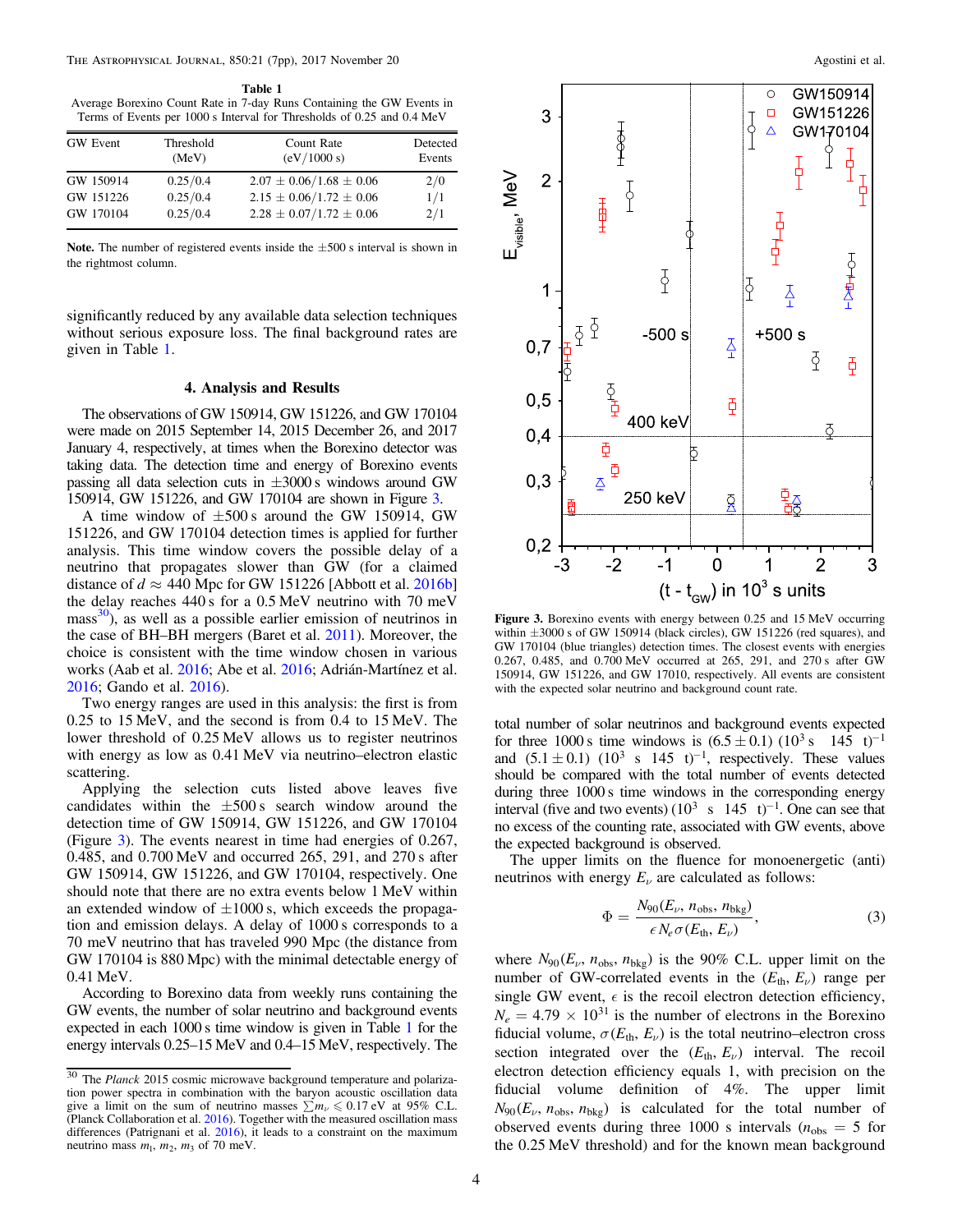<span id="page-4-0"></span>Table 2<br>Upper Limits on Fluence per Single GW Event for All Neutrino Flavors in  $10^{12}$  cm<sup>-2</sup> Units at 90% C.L. Calculated for Monochromatic Neutrino Lines

| $E_{\nu}$ (MeV) | $\nu_e$ | $\nu_{\rm r}$ | $\bar{\nu}_e$ | $\bar{\nu}_{\rm r}$ | $\bar{\nu}_e$ IBD |
|-----------------|---------|---------------|---------------|---------------------|-------------------|
| 0.5             | 50      | 178           | 452           | 211                 | $\cdots$          |
| 1.0             | 6.5     | 31            | 23            | 37                  | $\cdots$          |
| 2.0             | 1.4     | 7.2           | 3.8           | 8.6                 | 2.54              |
| 3.0             | 0.52    | 2.8           | 1.4           | 3.4                 | 0.32              |
| 4.0             | 0.36    | 2.0           | 0.9           | 2.4                 | 0.13              |
| 5.0             | 0.28    | 1.6           | 0.69          | 1.9                 | 0.067             |

 $n_{\text{bkg}}$  in accordance with the procedure (Feldman & Cousins [1998](#page-6-0)), and then the limit was reduced per one GW event to compare different experiments. The total cross section  $\sigma(E_{\text{th}}, E_{\nu})$  is obtained by integrating the ( $\nu$ , *e*)-scattering cross section  $d\sigma(E_\nu)/dE_e$  (Bahcall et al. [1995](#page-5-0)) over electron recoil energies  $E_e$  between the electron threshold energy  $E_{\text{th}}$  and the neutrino energy  $E_{\nu}$ :

$$
\sigma(E_{\text{th}}, E_{\nu}) = \int \frac{d\sigma(E_{\nu}, E_e)}{dE_e} dE_e. \tag{4}
$$

The limits obtained for various neutrino energies are summarized in Table 2. The obtained constraints are shown in Figure 4, along with the results from Super-Kamiokande (Abe et al. [2016](#page-5-0)). Borexino has set the best limits in the neutrino energy interval 0.5–5.0 MeV.

Since electron antineutrinos with energies greater than 1.8 MeV can interact with protons via IBD, we calculate their fluence upper limits for monoenergetic antineutrinos using relation ([3](#page-3-0)) but replacing  $N_e$  with the number of protons  $N_p$ . The analysis is similar to a geo-neutrino search by Borexino based on  $(5.5 \pm 0.3) \times 10^{31}$  protons  $\times$  yr exposure. Only 77 antineutrino candidates were registered within 1842 live-time days of data taking (Agostini et al. [2015b](#page-5-0)). No IBD interactions were observed in  $\pm 500$  s time windows around GW 150914, GW 151226, and GW 170104 where the expected background is close to zero, so the 90% C.L. upper limits on the number of GW-correlated events  $N_{90}(E_{\nu}, n_{\text{obs}}, n_{\text{bkg}})$  is 2.44 (Feldman & Cousins [1998](#page-6-0)). The IBD cross section for antineutrinos was calculated according to Strumia & Vissani ([2003](#page-6-0)). The results are shown in Figure 4, line 5 along with the limits from KamLAND (Gando et al. [2016](#page-6-0)), and in Table 2, sixth column.

If the neutrino spectrum  $\phi(E_{\nu})$  is not a monochromatic line, the total cross section for the electron recoil energy interval  $(E_1, E_2)$  required for Equation  $(3)$  $(3)$  $(3)$  is calculated as

$$
\sigma(E_1, E_2) = \int \int \frac{d\sigma(E_\nu, E_e)}{dE_e} \phi(E_\nu) dE_e dE_\nu.
$$
 (5)

Since there is no reliable theory for the low-energy part of the neutrino emission spectrum for BH–BH mergers, we calculate the fluence limits for two variants of the neutrino spectrum  $\phi(E_\nu)$ . The first variant we considered was a standard power-law model. Since the neutrino energies that Borexino is sensitive to are relatively low, we drop the  $E^{-2}$  dependence that is expected for high-energy (>100 MeV) neutrinos and adopt the flat spectrum also used in (Abe et al. [2016](#page-5-0)). Additionally, we calculate the limits for the spectrum given by the normalized Fermi–Dirac (F–D) distribution for effective neutrino temperature  $T$ , connected to the average neutrino



Figure 4. Borexino 90% C.L. fluence upper limits obtained by neutrino– electron elastic scattering for  $\nu_e$  (line 1),  $\bar{\nu}_e$  (line 2),  $\nu_{\mu\tau}$  (line 3),  $\bar{\nu}_{\mu\tau}$  (line 4), and through IBD for  $\bar{\nu}_e$  (line 5). Given are also the limits obtained by Super-Kamiokande (lines 6, 7, 8) and KamLAND (line 9).

energy as  $\langle E \rangle \simeq 3$  T and zero chemical potential ( $\eta = 0$ ):

$$
\phi(E_{\nu},T) \propto \frac{(E_{\nu})^2}{1+\exp(E_{\nu}/T-\eta)}.
$$
\n(6)

Although usage of the F–D distribution for approximation of the neutrino spectrum is only well motivated for a thermal neutrino flux (e.g., in the case of core-collapse supernovae; Janka & Hillebrandt [1989](#page-6-0); Keil et al. [2003](#page-6-0); Tamborra et al. [2012](#page-6-0)), whereas outflowing energy released during BH–BH mergers might produce nonthermal radiation, it could still have a similar neutrino component, e.g., in the case of neutrinos emitted from BH accretion disks (Caballero et al. [2012,](#page-6-0) [2016](#page-6-0)).

Substituting the flat normalized distribution for neutrino energies between 0 and 75 MeV ( $\phi(E_{\nu})$  = const) into Equation (5) and integrating over the analyzed electron recoil energy interval  $(E_1, E_2) = (0.4, 15.0)$  MeV, one gets the limits on the total electron neutrino fluence per single GW event:

$$
\Phi(\nu_e) \leqslant 2.3 \times 10^{10} \text{ cm}^{-2}.
$$
\n<sup>(7)</sup>

Limits obtained for other neutrino flavors are shown in Table [3](#page-5-0).

Limits on the fluence assuming an F–D distribution (Equation (6)) were obtained for different temperatures T within the energy range 0.5–30 MeV in steps of 0.5 MeV. This temperature range covers the neutrinos emitted by the explosion of supernovae or neutrinos from accretion disks around a BH (Caballero et al. [2012](#page-6-0)). The neutrino spectra were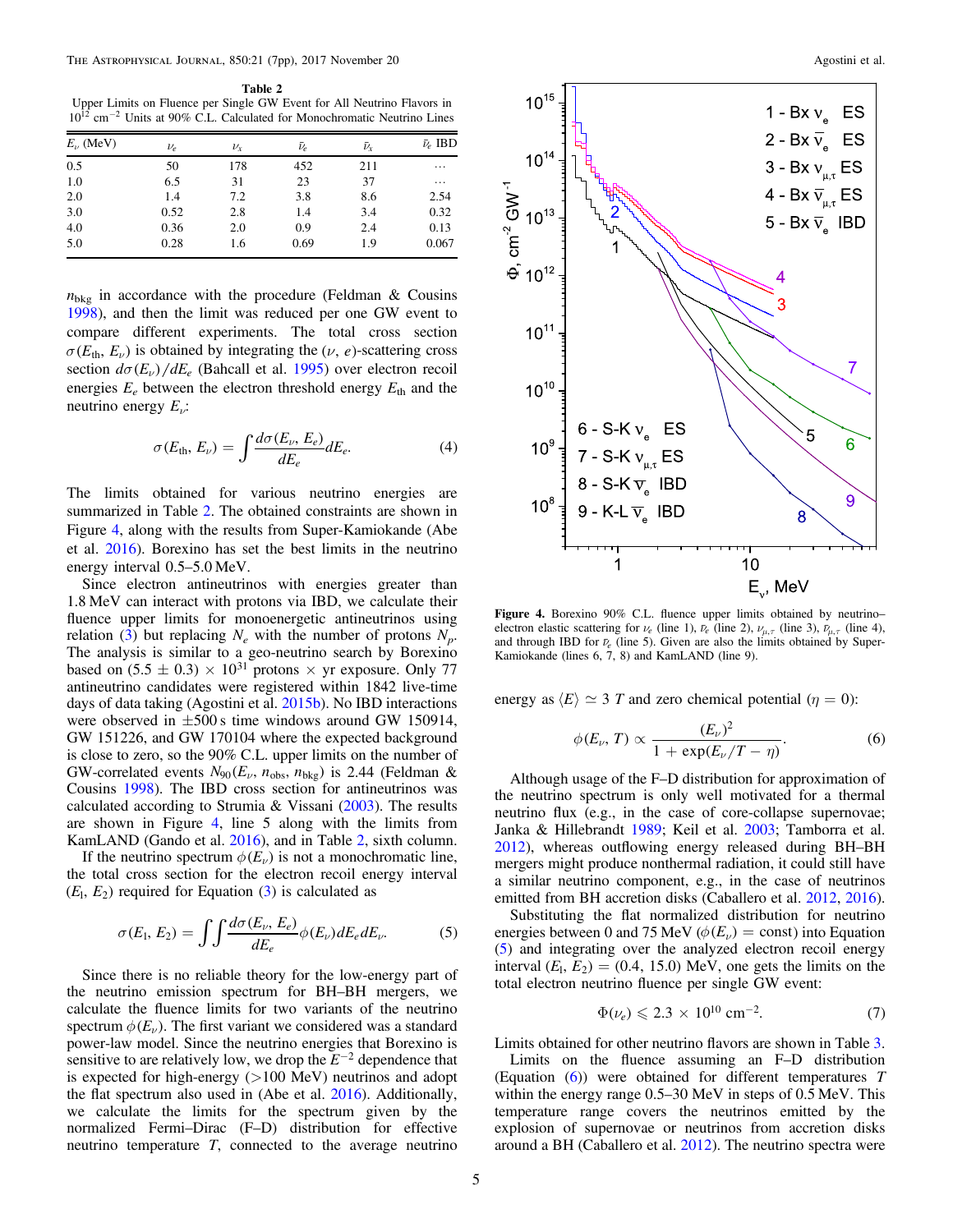<span id="page-5-0"></span>Table 3 The 90% C.L. Upper Limits on GW Event Neutrino Fluence in  $10^{11}$  cm<sup>-2</sup> Units Assuming Two Different Neutrino Spectra

| Spectrum          | $\nu_e$ | $\nu_{\rm v}$ | $\bar{\nu}$ | $\bar{\nu}_{\rm r}$ | $\bar{\nu}_e$ IBD |
|-------------------|---------|---------------|-------------|---------------------|-------------------|
| Flat distribution | 0.23    | 1.2           | 0.34        |                     | 0.15              |
| $F-D(T=5$ MeV)    | 1.4     | 7.8           | 2.9         | 9.1                 | 0.04              |

Note. Row 2: flat neutrino spectrum in the range 0–75 MeV; row 3: Fermi– Dirac spectrum for  $T = 5$  MeV.

calculated for a wide energy interval of 0–500 MeV. The obtained limits are shown in Figure 5. The fluence constraints for the flat neutrino spectrum and F–D distribution with a temperature of 5 MeV are shown in Table 3. For comparison, the limit on the  $\nu_e$  fluence in the case of a flat neutrino energy spectrum in the range 3.5–75 MeV is  $1.2 \times 10^9$  cm<sup>-2</sup> (Abe et al.  $2016$ , and the limit on the  $\bar{\nu}_e$  fluence for F–D neutrino spectra at  $T = 4$  MeV is  $3.6 \times 10^9$ cm<sup>-2</sup> (Gando et al. [2016](#page-6-0)).

The fluence upper limits can be converted into upper limits on the total energy radiated in the form of neutrinos for a BH–BH merger  $(E(BH-BH \rightarrow \nu_{e,x}, \bar{\nu}_{e,x}))$ .

Here, we consider only the energy radiated by electron neutrinos assuming a flat neutrino spectrum in the range 0–75 MeV and isotropic angular distribution. Usage of the LIGO-determined distance for GW 150914, GW 151226, and GW 170104 and relation ([7](#page-4-0)) gives  $E(BH - BH \rightarrow \nu_e) \leq 4.0 \times 10^{61}$  erg. This value can be compared with the energy emitted in the GW channel that is claimed to be around 2 solar masses per single GW,  $2M_{\odot}$  =  $3.6 \times 10^{54}$  erg. This suggests that successful detection of lowenergy neutrinos should be possible only in the case of anisotropic angular distribution of neutrino emission. Limits on the energy radiated into neutrinos of other flavors can be easily calculated from Table 3.

### 5. Conclusion

We searched for an excess in the number of events detected by Borexino owing to neutrino–electron elastic scattering or IBD on protons correlated to the GW signals observed by the twin advanced LIGO interferometers. We found no statistically significant increase in the number of events, with a visible energy greater than 0.25 MeV in the detector during time windows of  $\pm 500$  s around the GW 150914, GW 151226, and GW 170104 events. As a result, new limits on the fluence of monochromatic neutrinos of all flavors were set for neutrino energies in the range of 0.5–15 MeV. These are the strongest limits for  $\nu_{e,\mu,\tau}$  and  $\bar{\nu}_{\mu,\tau}$  for the neutrino energy range 0.5–5.0 MeV, and the constraint on electron antineutrino fluence based on  $(\bar{\nu}_e, e)$  scattering is the strongest in the 0.5–2.0 MeV energy range.

The Borexino program is made possible by funding from INFN (Italy); the NSF (U.S.); BMBF, DFG, HGF, and MPI (Germany); RFBR (grant nos. 15-02-02117, 16-29-13014, 16-02-01026, and 17-02-00305), RSF (grant no. 17-12-01009; Russia); NCN Poland (grant no. UMO-2013/10/E/ST2/00180); and FNP Poland (grant no. TEAM/2016-2/17). We acknowledge the generous support and hospitality of the Laboratori Nazionali del Gran Sasso (LNGS).



Figure 5. 90% C.L. upper limits on fluence for all neutrino flavors obtained using the F–D neutrino spectrum with respect to the effective neutrino temperature T. The inset shows the F–D neutrino spectrum for  $T = 5$  MeV.

### References

Aab, A., Abreu, P., Aglietta, M., et al. 2016, [PhRvD,](https://doi.org/10.1103/PhysRevD.94.122007) [94, 122007](http://adsabs.harvard.edu/abs/2016PhRvD..94l2007A) Abbott, B. P., Abbott, R., Abbott, T. D., et al. 2016a, [PhRvL,](https://doi.org/10.1103/PhysRevLett.116.131103) [116, 131103](http://adsabs.harvard.edu/abs/2016PhRvL.116m1103A) Abbott, B. P., Abbott, R., Abbott, T. D., et al. 2016b, [PhRvL](https://doi.org/10.1103/PhysRevLett.116.241103), [116, 241103](http://adsabs.harvard.edu/abs/2016PhRvL.116x1103A) Abbott, B. P., Abbott, R., Abbott, T. D., et al. 2016c, [ApJL,](https://doi.org/10.3847/2041-8205/833/1/L1) [833, L1](http://adsabs.harvard.edu/abs/2016ApJ...833L...1A) Abbott, B. P., Abbott, R., Abbott, T. D., et al. 2017, [PhRvL](https://doi.org/10.1103/PhysRevLett.118.221101), [118, 221101](http://adsabs.harvard.edu/abs/2017PhRvL.118v1101A) Abe, K., Haga, K., Hayato, Y., et al. 2016, [ApJL](https://doi.org/10.3847/2041-8205/830/1/L11), [830, L11](http://adsabs.harvard.edu/abs/2016ApJ...830L..11A) Ackermann, M., Ajello, M., Albert, A., et al. 2016, [ApJL](https://doi.org/10.3847/2041-8205/823/1/L2), [823, L2](http://adsabs.harvard.edu/abs/2016ApJ...823L...2A) Adrián-Martínez, S., Albert, A., André, M., et al. 2016, [PhRvD](https://doi.org/10.1103/PhysRevD.93.122010), [93, 122010](http://adsabs.harvard.edu/abs/2016PhRvD..93l2010A) Agostini, M., Altenmuller, K., Appel, S., et al. 2017a, [APh](https://doi.org/10.1016/j.astropartphys.2016.10.004), [86, 11](http://adsabs.harvard.edu/abs/2017APh....86...11A) Agostini, M., Altenmüller, K., Appel, S., et al. 2017b, arXiv:[1707.09355](http://arxiv.org/abs/1707.09355) Agostini, M., Appel, S., Bellini, G., et al. 2015a, [PhRvL](https://doi.org/10.1103/PhysRevLett.115.231802), [115, 231802](http://adsabs.harvard.edu/abs/2015PhRvL.115w1802A) Agostini, M., Appel, S., Bellini, G., et al. 2015b, [PhRvD,](https://doi.org/10.1103/PhysRevD.92.031101) [92, 031101](http://adsabs.harvard.edu/abs/2015PhRvD..92c1101A) Alimonti, G., Arpesella, C., Back, H., et al. 2002, [APh,](https://doi.org/10.1016/S0927-6505(01)00110-4) [16, 205](http://adsabs.harvard.edu/abs/2002APh....16..205B) Alimonti, G., Arpesella, C., Back, H., et al. 2009, [NIMPA](https://doi.org/10.1016/j.nima.2008.11.076), [600, 568](http://adsabs.harvard.edu/abs/2009NIMPA.600..568A) Arpesella, C., Back, H. O., Balata, M., et al. 2008a, [PhRvL,](https://doi.org/10.1103/PhysRevLett.101.091302) [101, 091302](http://adsabs.harvard.edu/abs/2008PhRvL.101i1302A) Arpesella, C., Bellini, G., Benziger, J., et al. 2008b, [PhLB,](https://doi.org/10.1016/j.physletb.2007.09.054) [658, 101](http://adsabs.harvard.edu/abs/2008PhLB..658..101A) Bahcall, J. N., Kamionkowski, M., & Sirlin, A. 1995, [PhRvD,](https://doi.org/10.1103/PhysRevD.51.6146) [51, 6146](http://adsabs.harvard.edu/abs/1995PhRvD..51.6146B) Baret, B., Bartos, I., Bouhou, B., et al. 2011, [APh](https://doi.org/10.1016/j.astropartphys.2011.04.001), [35, 1](http://adsabs.harvard.edu/abs/2011APh....35....1B) Bellini, G., Benziger, J., Bick, D., et al. 2011a, [JInst,](https://doi.org/10.1088/1748-0221/6/05/P05005) [6, P05005](http://adsabs.harvard.edu/abs/2011JInst...6.5005B) Bellini, G., Benziger, J., Bick, D., et al. 2011b, [PhRvL,](https://doi.org/10.1103/PhysRevLett.107.141302) [107, 141302](http://adsabs.harvard.edu/abs/2011PhRvL.107n1302B) Bellini, G., Benziger, J., Bick, D., et al. 2012a, PhLB, 707 Bellini, G., Benziger, J., Bick, D., et al. 2012b [PhRvD,](https://doi.org/10.1103/PhysRevD.85.092003) [85, 092003](http://adsabs.harvard.edu/abs/2012PhRvD..85i2003B) Bellini, G., Benziger, J., Bick, D., et al. 2012c [PhRvL](https://doi.org/10.1103/PhysRevLett.108.051302), [108, 051302](http://adsabs.harvard.edu/abs/2012PhRvL.108e1302B) Bellini, G., Benziger, J., Bick, D., et al. 2013, [PhRvD,](https://doi.org/10.1103/PhysRevD.88.072010) [88, 072010](http://adsabs.harvard.edu/abs/2013PhRvD..88g2010B) Bellini, G., Benziger, J., Bick, D., et al. 2014a [Natur,](https://doi.org/10.1038/nature13702) [512, 383](http://adsabs.harvard.edu/abs/2014Natur.512..383B) Bellini, G., Benziger, J., Bick, D., et al. 2014b [PhRvD,](https://doi.org/10.1103/PhysRevD.89.112007) [89, 112007](http://adsabs.harvard.edu/abs/2014PhRvD..89k2007B) Bellini, G., Benziger, J., Bonetti, S., et al. 2010a, [PhRvD](https://doi.org/10.1103/PhysRevD.82.033006), [82, 033006](http://adsabs.harvard.edu/abs/2010PhRvD..82c3006B) Bellini, G., Benziger, J., Bonetti, S., et al. 2011c, [PhLB](https://doi.org/10.1016/j.physletb.2010.12.030), [696, 191](http://adsabs.harvard.edu/abs/2011PhLB..696..191B) Bellini, G., Bonetti, S., Buizza Avanzini, M., et al. 2010b, [PhRvC](https://doi.org/10.1103/PhysRevC.81.034317), [81,](http://adsabs.harvard.edu/abs/2010PhRvC..81c4317B) [034317](http://adsabs.harvard.edu/abs/2010PhRvC..81c4317B)